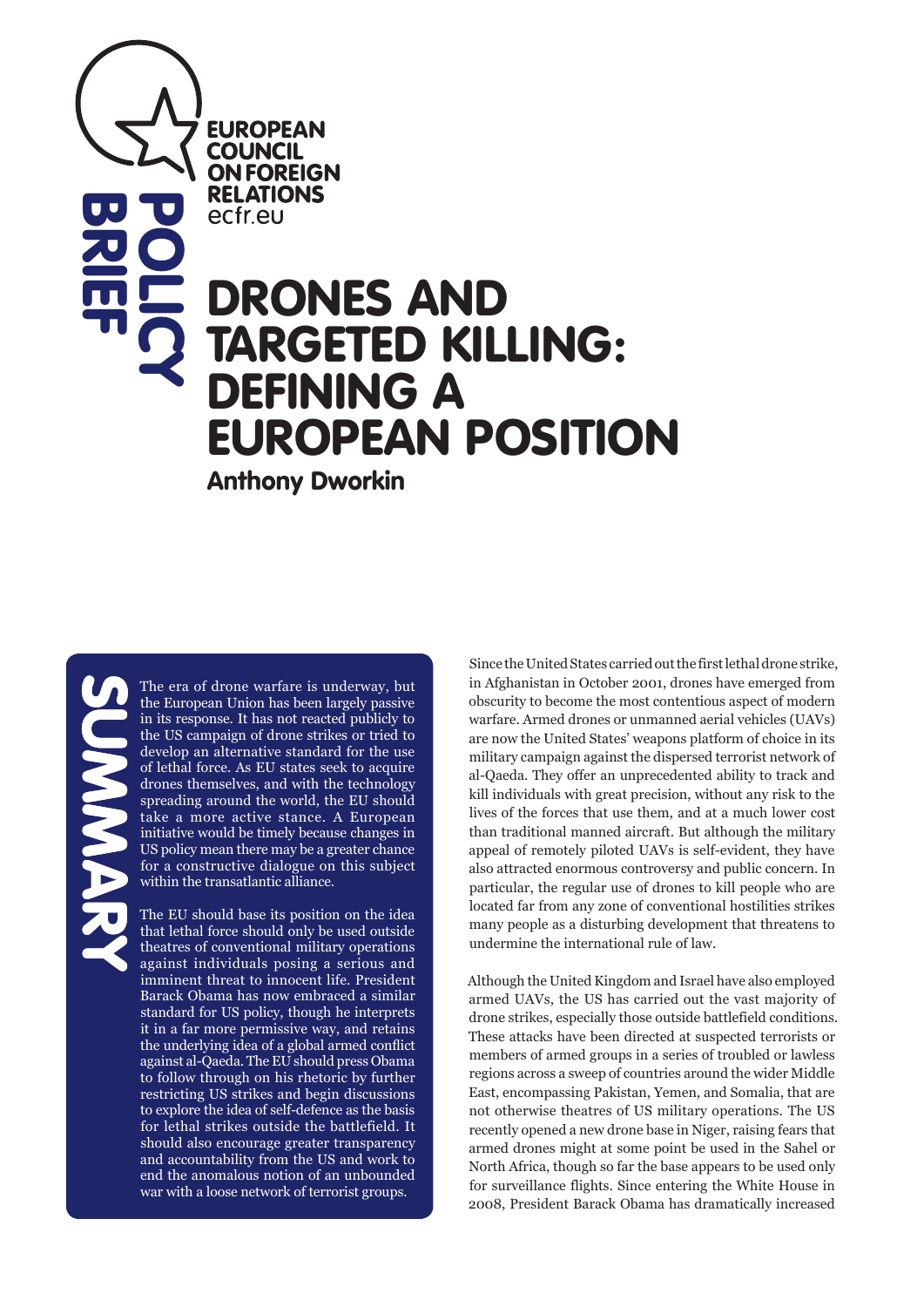the use of remotely piloted aircraft to kill alleged enemies of the US. According to one estimate, his administration is responsible for almost 90 percent of the drone attacks that the US has carried out.<sup>1</sup>

The US use of drones for targeted killing away from any battlefield has become the focus of increasing attention and concern in Europe. In a recent opinion poll, people in all European countries sampled were opposed to the use of drones to kill extremists outside the battlefield and a large majority of European legal scholars reject the legal justification offered for these attacks.<sup>2</sup> But European leaders and officials have responded to the US campaign of drone strikes in a muted and largely passive way. Although some European officials have made their disagreement with the legal claims underlying US policies clear in closeddoor dialogues and bilateral meetings, EU member state representatives have said almost nothing in public about US drone strikes.3 The EU has so far failed to set out any vision of its own about when the use of lethal force against designated individuals is legitimate. Nor is there any indication that European states have made a serious effort to influence the development of US policy or to begin discussions on formulating common standards for the kinds of military operations that UAVs facilitate.

Torn between an evident reluctance to accuse Obama of breaking international law and an unwillingness to endorse his policies, divided in part among themselves and in some cases bound by close intelligence relationships to the US, European countries have remained essentially disengaged as the era of drone warfare has dawned. Yet, as drones proliferate, such a stance seems increasingly untenable. Moreover, where in the past the difference between US and European conceptions of the fight against al-Qaeda seemed like an insurmountable obstacle to agreement on a common framework on the use of lethal force, the evolution of US policy means that there may now be a greater scope for a productive dialogue with the Obama administration on drones.

This policy brief sketches the outline of a common European position, rooted in the idea that outside zones of conventional hostilities, the deliberate taking of human life must be justified on an individual basis according to the imperative necessity of acting in order to prevent either the loss of other lives or serious harm to the life of the nation. It argues that such a position would now offer a basis for

renewed engagement with the Obama administration, which has endorsed a similar standard as a matter of policy, even if its interpretation of many key terms remains unclear and its underlying legal arguments remain different. Finally, it suggests that European states will need to clarify their own understanding and reach agreement among themselves on some parts of the relevant legal framework as they refine their position and pursue discussions with the United States. None of these efforts will necessarily be easy. But unless the EU defines a position on remotely piloted aircraft and targeted killing, it risks neglecting its own interests and missing an opportunity to help shape global standards in an area that is vital to international peace and security.

#### Arguments for a European stance

There are several ways in which the EU has an interest in the elaboration of a clearer position on drone strikes and targeted killing, and in a broader effort to promulgate more restrictive international standards in this area. The EU is committed to put human rights and the rule of law at the centre of its foreign policy, and many Europeans are likely to consider the widespread use of drones outside battlefield conditions incompatible with these principles. The EU has in the past condemned Israeli targeted killing of Palestinians. For instance, in March 2004, the European Council issued a statement describing the recent Israeli strike against Hamas leader Sheikh Ahmed Yassin as an "extra-judicial killing". It added: "Not only are extra-judicial killings contrary to international law, they undermine the concept of the rule of law which is a key element in the fight against terrorism."4 Although there are, of course, differences in the contexts of US and Israeli actions, the EU should continue to use its influence to work against the spread of a practice that it has previously opposed.

In addition, there is a significant body of evidence that drone strikes in these regions have a damaging impact on local life and political opinion that can fuel anti-US and anti-Western sentiment. A detailed study of drone strikes in Pakistan found that they deterred humanitarian assistance to victims (because of the alleged practice of "double-tap" targeting in which two missiles are launched successively at the same target), caused financial hardship to victims' extended families, exerted a psychological toll on communities, and inhibited social gatherings and community meetings.5 A careful study by the International Crisis Group found some evidence that "there is less opposition within FATA [the Federally Administered Tribal Areas] to drone strikes than among activists and commentators in the country's

**<sup>1</sup>** "These figures cover Pakistan and Yemen, where the vast majority of US out-of-theatre drone strikes have taken place; they are taken from the database maintained by the National Security Studies Program, New America Foundation, available at http:// natsec.newamerica.net/ (hereafter, National Security Studies Program database).

**<sup>2</sup>** "Global Opinion of Obama Slips, International Policies Faulted", Pew Research Global Attitudes Project, 13 June 2012, available at http://www.pewglobal.org/2012/06/13/ chapter-1-views-of-the-u-s-and-american-foreign-policy-4/#drones. **3** The most critical comment that I have found by a European official about a US drone

strike was made in 2002 by the then Swedish foreign minister, Anna Lindh, who described the killing of suspected al-Qaeda member Ali Qaed Sinan al-Harithi in Yemen as "a summary execution that violates human rights". See Brian Whitaker and Oliver Burkeman, "Killing probes the frontiers of robotics and legality", *Guardian*, 6 November 2002, available at http://www.guardian.co.uk/world/2002/nov/06/usa. alqaida.

**<sup>4</sup>** "Council Conclusions on Assassination of Sheikh Ahmed Yassin", European Council, 22 March 2004, available at http://europa.eu/rapid/press-release\_PRES-04- 80\_en.htm.

**<sup>5</sup>** "Living Under Drones: Death, Injury and Trauma to Civilians from US Drone Practices in Pakistan", International Human Rights and Conflict Resolution Clinic at Stanford Law School and Global Justice Clinic at NYU School of Law, 2012, pp. 73–101, available at http://www.livingunderdrones.org/download-report/.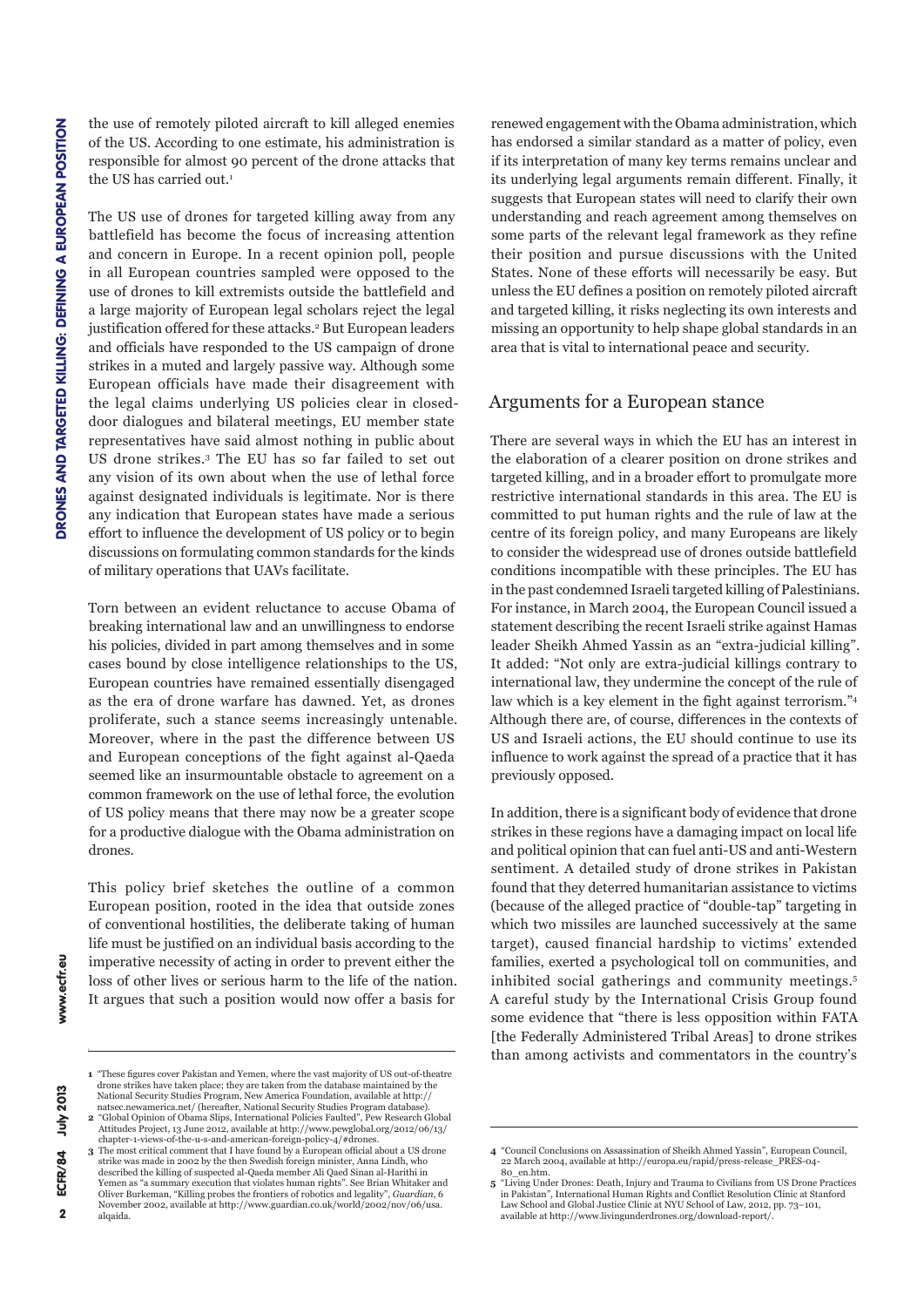urban centres", but concluded that the drone programme was exploited by hardliners in Pakistan to ignite anti-US sentiment and encouraged a harmful dependence of the US on the Pakistani military as its primary counterterrorism partner.6 Some Western diplomats in Yemen argue that drone strikes are not broadly unpopular, but scholars who have studied the issue contend that a more focused and restrained use of strikes against high-level members of armed groups would limit civilian casualties and be more effective in reinforcing US national security.7 A young Yemeni activist who testified before the US Senate Judiciary Committee in April 2013 said that drones had become "the face of America to many Yemenis" and complicated the internal political dynamics in his country.8

US drone strike practices also complicate intelligence cooperation between EU member states and the US, because of the risk that information handed over by Europeans will be used as the basis for lethal strikes that might be considered illegal in the source countries. In December 2012, the British High Court dismissed a case brought by a young Pakistani man whose father was killed by a drone strike, seeking to establish whether information provided by British intelligence services was used by the CIA's drone programme; the case is currently under appeal.9 The German government came under strong domestic criticism after a US drone strike killed a German citizen of Turkish descent in Pakistan in October 2010 amid claims that the German police had provided US intelligence agencies with information about his movements.10 A federal prosecutor is investigating the legality of the killing, and in the meantime the German government has instituted a policy of not passing information to the US that could be used for targeted killing outside battlefield conditions, but activists argue that it is impossible to know whether any piece of information might form part of a mosaic used in targeting decisions.11 In Denmark, a public controversy has blown up over claims by a Danish citizen, Morten Storm, that he acted as a Western agent inside Yemeni jihadist circles and helped the CIA track the radical cleric Anwar al-Awlaki, who was killed by a drone strike in September 2011, with the knowledge of Danish intelligence services.

Meanwhile, European governments are increasingly acquiring armed drones for their own military forces and, in some cases, encountering strong public or political opposition. German Defence Minister Thomas de Maizière's announcement of his wish to purchase armed UAVs for the Bundeswehr prompted campaigning groups to launch an appeal entitled "No Combat Drones" and provoked criticism from opposition parties. In the UK, the shift of control of British drones from Nevada to a Royal Air Force base in Lincolnshire led to a demonstration of several hundred people. Italy, the Netherlands, and Poland are among other EU member states that are seeking or considering the purchase of armed drones, and European defence consortia are exploring the possibility of manufacturing both surveillance and armed UAVs in Europe. To defuse public suspicion of drones in Europe, EU governments have an interest in reducing the controversy provoked by US actions and developing a clearer European line about when lethal strikes against individuals are permissible.

Armed drones are proliferating (and developing in sophistication) rapidly beyond Europe. Perhaps the strongest reason for the EU to define a clearer position on drones and targeted killing is to prevent the expansive and opaque policies followed by the US until now from setting an unchallenged global precedent. Already Chinese state media have reported that the country's Public Security Ministry developed a plan to carry out a drone strike against a Burmese drug trafficker implicated in the killing of several Chinese sailors, though the suggestion was apparently overruled.12 As well as China, which has an active drone programme, Russia, Saudi Arabia, and Turkey are either developing or have announced an intention to purchase armed UAVs. The US assertion that it can lawfully target members of a group with whom it declares itself to be at war, even outside battlefield conditions, could become a reference point for these and other countries. It will be difficult for the EU to condemn such use of drones if it fails to define its own position more clearly at this point.

In considering the development of EU policy on armed UAVs and targeted killing, it is important to distinguish between the different issues involved. Some critics of drones are opposed to any use of armed UAVs and would like European countries to forswear their acquisition and work against their proliferation. Campaigners argue that the development of drones "lowers the threshold to armed aggression" and is associated with an unacceptable level of civilian deaths.<sup>13</sup> One study of combat operations in Afghanistan found that strikes involving UAVs were "an order of magnitude more likely to result in civilian casualties per engagement" and attributed this in part to a lower level of training for UAV

**<sup>6</sup>** "Drones: Myths and Reality in Pakistan", International Crisis Group, Asia Report No. 247, 21 May 2013, pp. 25, 34, available at http://www.crisisgroup.org/~/media/Files/ asia/south-asia/pakistan/247-drones-myths-and-reality-in-pakistan.pdf.

**<sup>7</sup>** Author interview with senior Western diplomat, 8 November 2012; "Gregory Johnsen on Yemen, the US, and Drones", OpenCanada.Org, 14 December 2012, available at http://opencanada.org/features/the-think-tank/interviews/gregory-johnsen-onyemen-the-u-s-and-drones/. **8** "Statement of Farea Al-Muslimi", United States Senate Judiciary Committee,

<sup>23</sup> April 2013, available at http://www.judiciary.senate.gov/pdf/04-23-13Al-MuslimiTestimony.pdf.

**<sup>9</sup>** "Drone victim to appeal ruling over UK support for CIA strikes in Pakistan", press release, Leigh Day, 21 December 2012, available at http://www.leighday.co.uk/ News/2012/December-2012/Drone-victim-to-appeal-ruling-over-UK-support-for-; Ravi Somaiya, "Drone Strike Prompts Suit, Raising Fears for US Allies", the *New York Times*, 30 January 2013, available at http://www.nytimes.com/2013/01/31/world/

drone-strike-lawsuit-raises-concerns-on-intelligence-sharing.html?\_r=0. **10** Herbert Gude, "Raining Death: German Jihadist Killed in US Drone Attack", *Spiegel Online*, 30 April 2012, available at http://www.spiegel.de/international/world/ german-citizen-killed-in-us-air-strike-after-joining-the-jihad-a-830585.html.

**<sup>11</sup>** Author interview with official in the German Federal Foreign Office, 30 May 2012; author interview with Andreas Schüller, 17 May 2013.

**<sup>12</sup>** Christopher Bodeen, "China Emerging as New Force in Drone Warfare", *Associated Press*, 3 May 2013, available at http://bigstory.ap.org/article/china-emerging-newforce-drone-warfare.

**<sup>13</sup>** See, for instance, "Appeal: No Combat Drones!", Drohnen-Kampagne, available at http://drohnen-kampagne.de/appell-keine-kampfdrohnen/international/appeal-no-combat-drones-english-version/.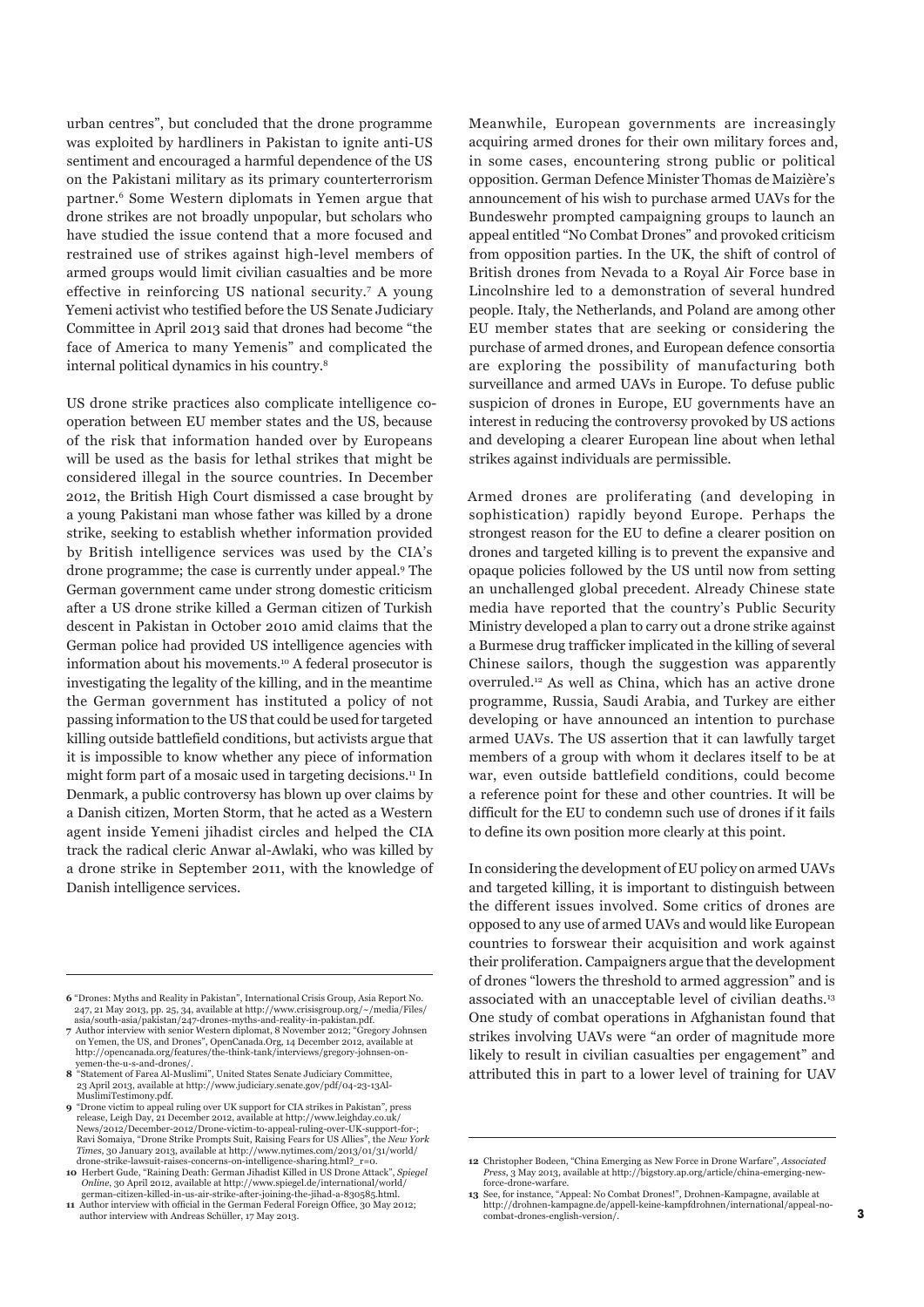operators in minimising civilian harm.14 But other analysts have argued that the use of drones in circumstances where armed forces face a choice between different weapons platforms reduces civilian casualties because of the greater precision of UAVs.15

In any case, the outcry over the level of civilian casualties in drone attacks is focused primarily on their non-battlefield use, where there is enormous dispute over who might be a legitimate target, and where many people understandably feel that there should be a much lower tolerance of civilian death than in conventional zones of hostilities. Remotely piloted drones are troubling because, by facilitating the killing of targeted individuals outside battlefield conditions, they extend the use of force into areas and even countries where it might not traditionally have been contemplated. The impersonality of UAVs seems to give them a less intrusive quality than manned aircraft, let alone missions involving the placement of troops on the ground, and in this way lower the barrier to the killing of individuals in countries where conventional military operations are not underway. The possibility that states could claim that they too are entitled in principle to kill any member of an armed group with which they declare themselves to be at war adds to the concerns to which the technology gives rise. Moreover, drones allow lethal force to be used in a particularly covert and unaccountable way, raising the prospect of a future where it becomes hard to know which country or organisation has carried out an attack.

Yet seeking to ban the use of armed UAVs would not be an effective way to deal with these problems. There is little if any prospect of such a campaign gaining traction. Moreover, it would deprive European countries of a military and surveillance platform that many regard as attractive. For these reasons, the most constructive way for Europeans to address the dangers posed by UAVs is likely to be through working towards a clearer international standard for the use of force outside battlefield conditions, covering substantive questions of targeting as well as transparency and accountability, both through discussions within the EU and dialogue with the US.

#### The legal basis of US policy

It would be particularly timely for the EU to clarify its position on the use of lethal force against members of nonstate groups because US policy is now evolving. Obama has spoken of the importance of "creating a legal structure, processes, with oversight checks on how we use unmanned weapons [...] partly because technology may evolve fairly

rapidly for other countries as well".16 A number of retired US military officers have warned that an excessive reliance on drones could be counterproductive for US national security, and the administration has reduced the number of drone strikes sharply in recent months.17 In his major counterterrorism speech of 23 May, Obama said that the US was at a crossroads in its campaign against al-Qaeda, that the fight was entering a new phase, and that it was important to "discipline our thinking, our definitions, our actions" lest the US "be drawn into more wars we don't need to fight, or continue to grant Presidents unbound powers more suited for traditional armed conflicts between nation states".18

Former administration officials have said the US is at fault for not doing more to work with allies to develop global rules on drone strikes. Former State Department legal adviser Harold Koh said recently that the administration "should be more willing to discuss international legal standards for use of drones, so that our actions do not inadvertently empower other nations and actors who would use drones inconsistent with the law".19 EU member states are in a position to use their influence to support those groups within the administration who are pushing for improved standards and greater internationalisation. As one former Obama administration official put it, the US government is subject to few domestic checks on its interpretation of international law in this area, so the reaction of allies is "the main test and constraint for the administration [...] if other states don't object, the conclusion is that they are not concerned".20

In order to understand the inflection points in US policy, and the way in which the EU could most usefully intervene, it may be helpful to look more closely at the evolution and proclaimed legal basis for US policy. The targeted killing programme began as part of a broader campaign to "find, fix, and finish" members of the terrorist network responsible for the attacks of September 11, a covert global manhunt operated both by the CIA and US Special Forces. Although no clear record of US drone strikes exists, one investigative group estimates that the US has carried out 370 strikes in Pakistan, killing in the range of 2,500–3,500 people; around 50 strikes in Yemen, killing 240–349 people; and between three and nine strikes in Somalia, killing  $7-27$  people.<sup>21</sup> For several years the drone programme was not officially acknowledged, but in the last three years administration officials have gradually revealed some of the legal basis and

<sup>14 &</sup>quot;Drone Strikes: Civilian Casualty Considerations", Joint and Coalition Operational<br>Analysis (JCOA), 18 June 2013, document on file with author.<br>15 Daniel Byman, "Why Drones Work", *Foreign Affairs*, Jul/Aug 2013, pp. 37

William Saletan, "In Defence of Drones", Slate, 19 February 2013, available at http:// www.slate.com/articles/health\_and\_science/human\_nature/2013/02/drones\_war\_ and\_civilian\_casualties\_how\_unmanned\_aircraft\_reduce\_collateral.html.

**<sup>16</sup>** Mark Bowden, *The Finish* (New York: Atlantic Monthly Press, 2002), quoted in Micah Zenko, "Reforming US Drone Strike Policies", Council on Foreign Relations, January 2013, p. 24, available at http://i.cfr.org/content/publications/attachments/ Drones\_CSR65.pdf.

**<sup>17</sup>** Scott Shane, "Debate Aside, Number of Drone Strikes Drops Sharply", the *New York Times*, 21 May 2013, available at http://www.nytimes.com/2013/05/22/us/debateaside-drone-strikes-drop-sharply.html.

**<sup>18</sup>** Barack Obama, speech at the National Defense University, Washington DC, 23 May 2013, available at http://www.whitehouse.gov/the-press-office/2013/05/23/ remarks-president-national-defense-university (hereafter, Obama, speech at National Defense University). **19** Harold Koh, "How to End the Forever War?", speech at the Oxford Union,

Oxford, 7 May 2013, p. 14, available at http://www.lawfareblog.com/wp-content/<br>uploads/2013/05/2013-5-7-corrected-koh-oxford-union-speech-as-delivered.pdf<br>20 Author interview with former US administration official, 22 Febr

**<sup>21</sup>** Figures from the Bureau of Investigative Journalism; see http://www. thebureauinvestigates.com/2013/06/03/may-2013-update-us-covert-actions-in-pakistan-yemen-and-somalia/.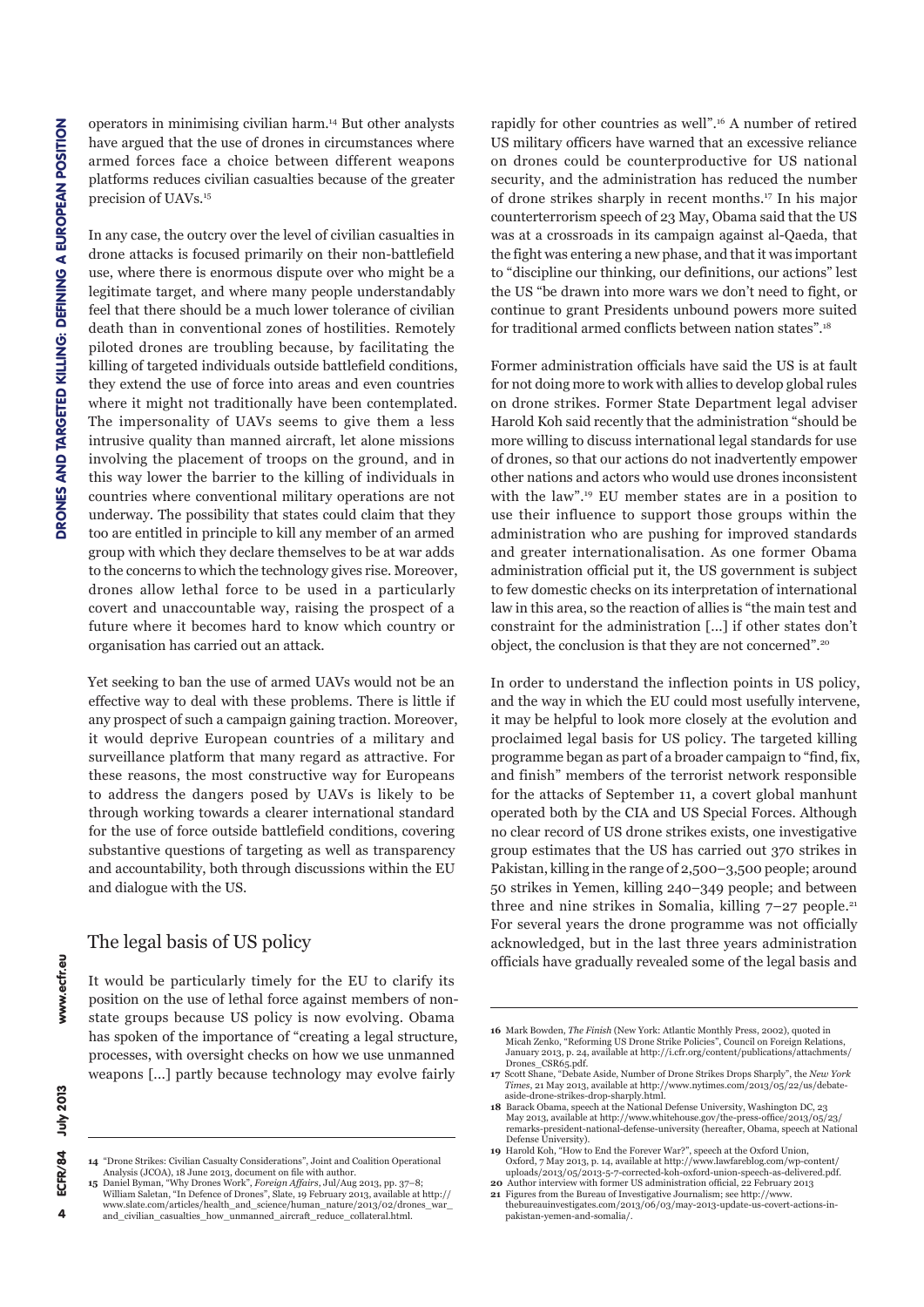procedures for drone strikes, and some official documents have been published or leaked to the media. Nevertheless, several important aspects of the legal justification and policy guidelines for US drone strikes remain unclear.

US officials have at times offered two different legal justifications for the use of lethal force without being clear about the precise boundary between them. The first and most important justification relies on the claim that the US is engaged in an armed conflict with al-Qaeda, the Taliban, and associated forces, authorised for the purpose of US domestic law by a Congressional resolution (the Authorization for Use of Military Force, or AUMF) passed on 14 September 2001. While administration officials admit that the international laws governing such a conflict against an external non-state group are unclear, they contend that the rules should be understood by analogy with more traditional forms of conflict to allow the targeting of all members of enemy forces wherever they are found. At the same time, they recognise that other parts of international law, concerning state sovereignty, limit the scope for US action: when alleged enemy fighters are located on the territory of a state with whom the US is not at war, strikes can only be carried out with the consent of that state, or when it is unable or unwilling to suppress the threat posed by the fighters itself.

At times, however, administration officials have appeared to add an additional or alternative justification: the US can act in self-defence against imminent threats to its national security. For example, John Brennan, at the time Obama's top counterterrorism adviser, said in April 2012 that "the United States is in an armed conflict with al-Qaida, the Taliban, and associated forces, in response to the 9/11 attacks, and we may *also* use force consistent with our inherent right of national self-defence" (emphasis added). This justification seems to address situations where the US feels the need to use lethal force outside the boundaries of an existing armed conflict; it looks back to earlier cases where the US used military force in response to terrorist acts, such as President Ronald Reagan's strike against Libya in 1986 and President Bill Clinton's attack on supposed al-Qaeda facilities in Sudan and Afghanistan in 1998. However, in the present context, it appears to intermingle or conflate a number of different notions: first, the concept of self-defence under the principles of *jus ad bellum* (the laws governing the use of force between states) as a justification for violating the sovereignty of another state, traditionally assessed by reference to the so-called "*Caroline* criteria" elaborated by the US in 1842; second, the threat to innocent life as a justification for the deliberate killing of an individual person (perhaps with reference to some conception of human rights law or principles); third, perhaps, some idea that an actual or imminent armed attack by a non-state group provides a justification for the targeted state to use force against that group as a collective entity.

Because the administration has not been clear about the precise justification for the strikes it has carried out so far, we cannot be certain whether all of them fall within the scope of the "armed conflict" justification. Some scholars who have followed the administration's pronouncements closely believe this to be the case.<sup>22</sup> Another possible explanation for the apparent ambiguity in the US position is that there were disagreements within the administration about the scope of the alleged armed conflict, and that the formula of alternative justifications was chosen to allow flexibility between differing views.<sup>23</sup> In any case, the question of who can lawfully be targeted under the armed conflict justification has been left vague in two crucial respects. First, the administration has given little indication of how it assesses membership of the enemy forces, a concept that is far from clear in the case of non-military organisations such as al-Qaeda.<sup>24</sup> Second, the administration has given very little information about how it defines the "associated forces" that are said to be part of the enemy in the armed conflict against al-Qaeda. The testimony of senior US military officers before a recent hearing of the Senate Committee on Armed Services revealed a remarkable degree of confusion on this question, including on whether such forces had merely to be affiliated to al-Qaeda or had also to be involved in planning attacks against the US.25 It is through the concept of "associated forces" that the targeted killing campaign has been extended to Yemen and Somalia, where the core al-Qaeda grouping responsible for the September 11 attacks has no presence.

The significance of the distinction between the armed conflict and self-defence justifications can best be understood with reference to the different paradigms to which they appeal. The armed conflict justification is based on what could be described as a logic of collective membership: individuals can be targeted on the basis of their status as members of a group against which the US is engaged in hostilities. The self-defence justification is based on a logic of individual threat: individuals can be killed only after a determination in their individual case that a strike is necessary to avoid an imminent threat to life that cannot be prevented in any other way. The second justification thus seems to entail a significantly higher threshold to be met before targeted killing can be authorised – though the Obama administration's use of behavioural criteria to determine membership of al-Qaeda and its associated forces means the distinction is not in practice a hard-and-fast one.

Two further points are worth noting. First, the administration has acknowledged that in the case of American citizens, even when they are involved in the armed conflict, the

**<sup>22</sup>** Kenneth Anderson and Benjamin Wittes, *Speaking the Law: The Obama Administration's Addresses on National Security Law* (Stanford, CA: Hoover Institution Press, 2013), p. 28, available at http://www.hoover.org/taskforces/

national-security/speaking-the-law/. **23** According to reports, State Department legal adviser Harold Koh opposed extending the armed conflict model outside Afghanistan and Pakistan; see Daniel Klaidman, *Kill or Capture: The War on Terror and the Soul of the Obama Presidency* (New

York: Houghton Mifflin, 2012), pp. 140, 219–220. **24** See Ryan Goodman, "The Drone Question Obama Hasn't Answered", the *New York Times*, 8 March 2013, available at http://www.nytimes.com/2013/03/09/opinion/ the-drone-question-obama-hasnt-answered.html.

**<sup>25</sup>** Rosa Brooks, "The War Professor", *Foreign Policy*, 23 May 2013, available at http:// www.foreignpolicy.com/articles/2013/05/22/the\_war\_professor.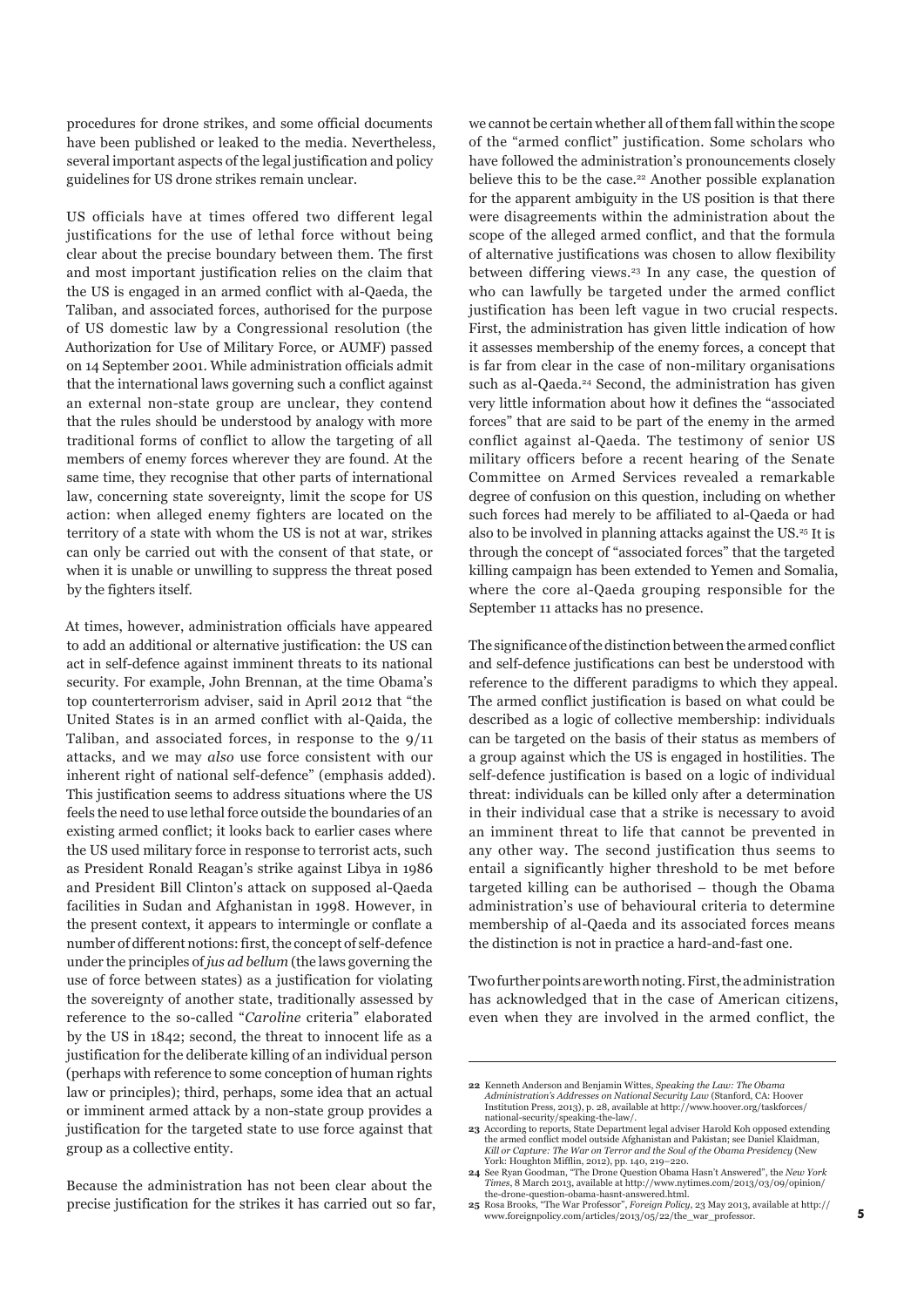US Constitution imposes additional requirements of due process that bring the threshold for targeted killing close to that involved in a self-defence analysis. These requirements were listed in a Department of Justice white paper that became public earlier this year.<sup>26</sup> Second, the administration has at times suggested that even in the case of non-Americans its policy is to concentrate its efforts against individuals who pose a significant and imminent threat to the US. For example, John Brennan said in his Harvard speech in September 2011 that the administration's counterterrorism efforts outside Afghanistan and Iraq were "focused on those individuals who are a threat to the United States, whose removal would cause a significant – even if only temporary – disruption of the plans and capabilities of al-Qaeda and its associated forces".27

However, the details that have emerged about US targeting practices in the past few years raise questions about how closely this approach has been followed in practice. An analysis published by McClatchy Newspapers in April, based on classified intelligence reports, claimed that 265 out of 482 individuals killed in Pakistan in a 12-month period up to September 2011 were not senior al-Qaeda operatives but instead were assessed as Afghan, Pakistani, and unknown extremists.28 It has been widely reported that in both Pakistan and Yemen the US has at times carried out "signature strikes" or "Terrorist Attack Disruption Strikes" in which groups are targeted based not on knowledge of their identity but on a pattern of behaviour that complies with a set of indicators for militant activity. It is widely thought that these attacks have accounted for many of the civilian casualties caused by drone strikes. In both Pakistan and Yemen, there may have been times when some drone strikes – including signature strikes – could perhaps best be understood as counterinsurgency actions in support of government forces in an internal armed conflict or civil war, and in this way lawful under the laws of armed conflict. Some attacks in Pakistan may also have been directly aimed at preventing attacks across the border on US forces in Afghanistan. However, by presenting its drone programme overall as part of a global armed conflict. the Obama administration continues to set an expansive precedent that is damaging to the international rule of law.

#### Obama's new policy on drones

It is against this background that Obama's recent counterterrorism speech and the policy directive he announced at the same time should be understood. On

the subject of remotely piloted aircraft and targeted killing, there were two key aspects to his intervention. First, he suggested that the military element in US counterterrorism may be scaled back further in the coming months, and that he envisages a time in the not-too-distant future when the fight against the al-Qaeda network will no longer qualify as an armed conflict. He said that "the core of al Qaeda in Afghanistan and Pakistan is on the path to defeat" and that while al-Qaeda franchises and other terrorists continued to plot against the US, "the scale of this threat closely resembles the types of attacks we faced before  $9/11$ ".<sup>29</sup> Obama promised that he would not sign legislation that expanded the mandate of the AUMF, and proclaimed that the United States' "systematic effort to dismantle terrorist organizations must continue […] but this war, like all wars, must end". The tone of Obama's speech contrasted strongly with that of US military officials who testified before the Senate Committee on Armed Services the week before; Michael Sheehan, the Assistant Secretary of Defence for Special Operations and Low-Intensity Conflict, said then that the end of the armed conflict was "a long way off" and appeared to say that it might continue for 10 to 20 years.30

Second, the day before his speech, Obama set out regulations for drone strikes that appeared to restrict them beyond previous commitments (the guidance remains classified but a summary has been released). The guidance set out standards and procedures for drone strikes "that are either already in place or will be transitioned into place over time".31 Outside areas of active hostilities, lethal force will only be used "when capture is not feasible and no other reasonable alternatives exist to address the threat effectively". It will only be used against a target "that poses a continuing, imminent threat to US persons". And there must be "near certainty that non-combatants will not be injured or killed".

In some respects, these standards remain unclear: the president did not specify how quickly they would be implemented, or how "areas of active hostilities" should be understood. Nevertheless, taken at face value, they seem to represent a meaningful change, at least on a conceptual level. Effectively, they bring the criteria for all targeted strikes into line with the standards that the administration had previously determined to apply to US citizens. Where the administration had previously said on occasions that it focused in practice on those people who pose the greatest threat, this is now formalised as official policy. In this way, the standards are significantly more restrictive than the limits that the laws of armed conflict set for killing in wartime, and represent a shift towards a threat-based rather than status-based approach.

**<sup>26</sup>** "Lawfulness of a Lethal Operation Directed Against a US Citizen Who is a Senior Operational Leader of Al-Qa'ida or an Associated Force", US Department of Justice, available at http://msnbcmedia.msn.com/i/msnbc/sections/news/020413\_DOJ\_ White\_Paper.pdf (hereafter, "Lawfulness of a Lethal Operation", US Department of Justice).

**<sup>27</sup>** "Obama reflects on drone warfare", *CNN Security Clearance*, 5 September 2012, available at http://security.blogs.cnn.com/2012/09/05/obama-reflects-on-dronewarfare/.

**<sup>28</sup>** Jonathan S. Landay, "Obama's drone war kills 'others', not just al Qaeda leaders", McClatchy Newspapers, 9 April 2013, available at http://www.mcclatchydc. com/2013/04/09/188062/obamas-drone-war-kills-others.html#.UaTvutLVCSo.

**<sup>29</sup>** Obama, speech at National Defense University.

**<sup>30</sup>** "Hearing to Receive Testimony on the Law of Armed Conflict, the Use of Military Force and the 2001 Authorization for Use of Military Force", US Senate Committee on Armed Services, 16 May 2013, pp. 10, 18, available at http://www.armed-services. senate.gov/Transcripts/2013/05%20May/13-43%20-%205-16-13.pdf.

**<sup>31</sup>** This and succeeding quotations in this paragraph are from "Fact Sheet: US Policy Standards and Procedures for the Use of Force in Counterterrorism Operations Outside the United States and Areas of Active Hostilities", Office of the Press Secretary, The White House, 23 May 2013, available at http://www.whitehouse.gov/ the-press-office/2013/05/23/fact-sheet-us-policy-standards-and-procedures-us force-counterterrorism.

 $\boldsymbol{6}$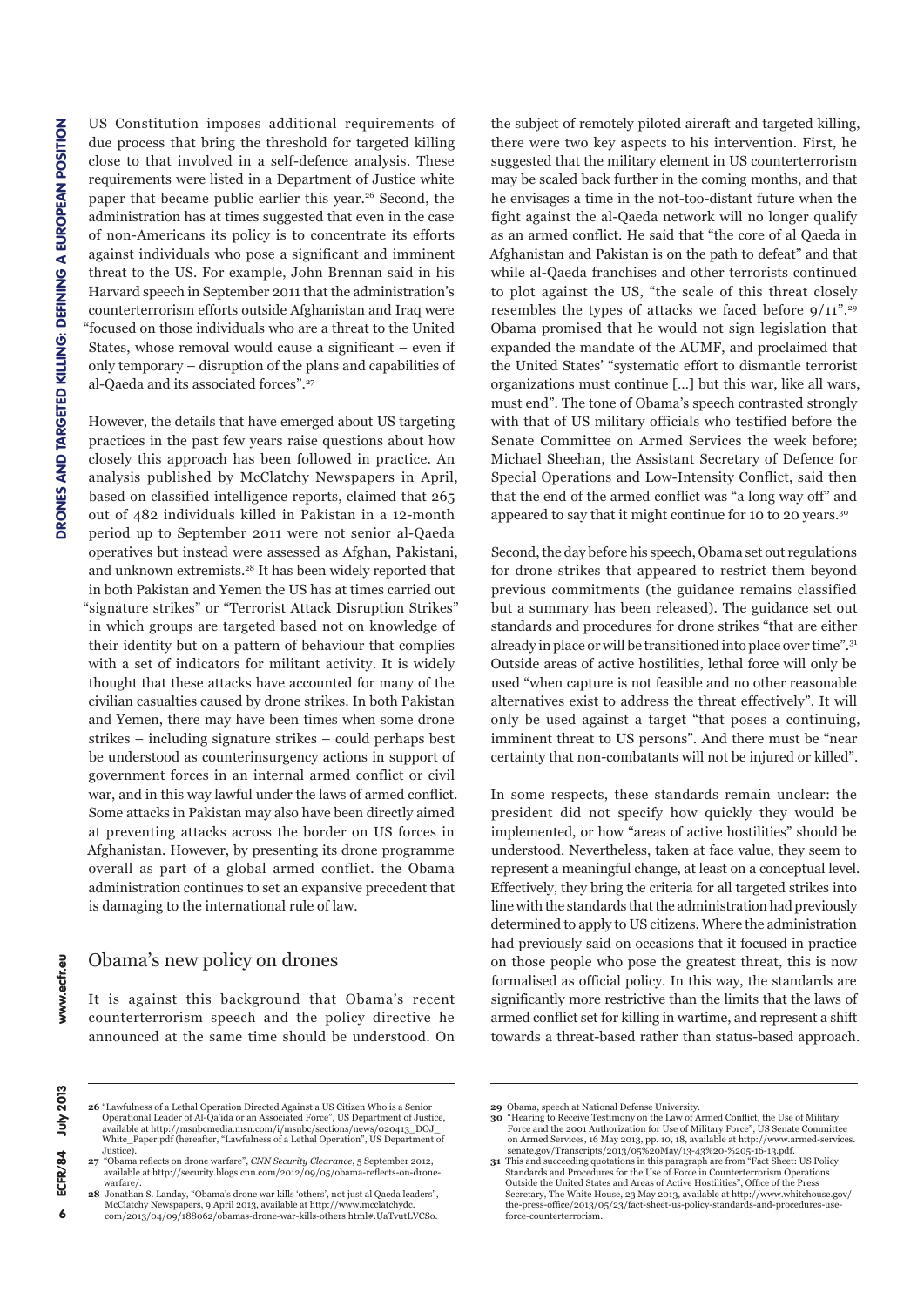In effect, the new policy endorses a self-defence standard as the de facto basis for US drone strikes, even if the continuing level of attacks would strike most Europeans as far above what a genuine self-defence analysis would permit.<sup>32</sup> The new standards would seem to prohibit signature strikes in countries such as Yemen and Somalia and confine them to Pakistan, where militant activity could be seen as posing a cross-border threat to US troops in Afghanistan. According to news reports, signature strikes will continue in the Pakistani tribal areas for the time being.33

However, the impact of the new policy will depend very much on how the concept of a continuing, imminent threat is interpreted. The administration has not given any definition of this phrase, and the leaked Department of Justice white paper contained a strikingly broad interpretation of imminence; among other points, the white paper said that it "does not require the United States to have clear evidence that a specific attack on US persons or interests will take place in the immediate future" and that it "must incorporate considerations of the relevant window of opportunity, the possibility of reducing collateral damage to civilians, and the likelihood of heading off future disastrous attacks on Americans".34 The presidential policy guidance captures the apparent concerns behind the administration's policy more honestly by including the criterion of continuing threat, but this begs the question of how the notions of a "continuing" and "imminent" threat relate to each other. Even since Obama's speech, the US is reported to have carried out four drone strikes (two in Pakistan and two in Yemen) killing between 18 and 21 people – suggesting that the level of attacks is hardly diminishing under the new guidelines.35

It is also notable that the new standards announced by Obama represent a policy decision by the US rather than a revised interpretation of its legal obligations. In his speech, Obama drew a distinction between legality and morality, pointing out that "to say a military tactic is legal, or even effective, is not to say it is wise or moral in every instance". The suggestion was that the US was scaling back its use of drones out of practical or normative considerations, not because of any new conviction that the its previous legal claims went too far. The background assertion that the US is engaged in an armed conflict with al-Qaeda and associated forces, and might therefore lawfully kill any member of the opposing forces wherever they were found, remains in place to serve as a precedent for other states that wish to claim it.

Looking forward, Obama's speech strongly suggests that the time leading up to the withdrawal of most US forces from Afghanistan by the end of 2014 could be a crucial period for

the evolution of US policy, and a significant window for the EU to pursue discussions with the US. When US troops are no longer fighting on the ground in Afghanistan, there will be no conventional military operations against al-Qaeda or the Taliban around which a notional armed conflict can be focused and no zone of hostilities in which status-based targeting is clearly justified. Nor will it be possible to justify drone strikes in Pakistan as necessary to prevent attacks on US forces in Afghanistan. Much of the language of Obama's speech suggests that he regards the withdrawal of troops from Afghanistan both as a likely justification for further reducing drone strikes and perhaps also as a logical moment to reconsider the nature of the campaign against al-Qaeda more broadly. There is no guarantee that Obama will be ready to declare the armed conflict over at that point, or even to rethink the legal prerogatives he claims in the conflict, but he has clearly flagged these questions for consideration.

#### A basis for European engagement with the US

If this is the US position, what about the EU? EU member states have not yet tried to formulate a common position on the use of lethal force outside battlefield conditions. Some EU member states may not have settled views on the subject, they may incline to different answers to some unresolved questions of law, and they are subject to somewhat different restrictions through their domestic legal frameworks. While European countries have not taken public positions, Germany, Austria, and some Nordic countries are among those that have tended to be more direct in their criticism of US policy in private meetings, while France and the UK probably have greater sympathy with the US. Other EU member states that do not face a serious threat from international terrorism or deploy military forces in overseas operations against non-state groups may not have felt any need to consider their views on these issues at all.

Nevertheless, it seems possible to construct a central core of agreement that would be broadly shared across the EU. The foundation of this common vision would be the rejection of the notion of a de-territorialised global armed conflict between the US and al-Qaeda. Across the EU there would be agreement that the confrontation between a state and a non-state group only rises to the level of an armed conflict if the non-state group meets a threshold for organisation, and if there are intense hostilities between the two parties.36 The consensus view within the EU would be that these conditions require that fighting be concentrated within a specific zone (or zones) of hostilities. Instead of a global war, Europeans would tend to see a series of discrete situations, each of which needs to be evaluated on its own merits to decide whether it qualifies as an armed conflict.

Outside an armed conflict, the default European assumption would be that the threat of terrorism should be confronted within a law enforcement framework. This framework would not absolutely prohibit the deliberate killing of

**<sup>32</sup>** For an argument that the new guidelines render the existence of an armed conflict irrelevant for targeting purposes, see Robert Chesney, "Does the Armed-Conflict Model Matter in Practice Anymore?", *Lawfare Blog*, 24 May 2013, available at http:// www.lawfareblog.com/2013/05/does-the-armed-conflict-model-matter-in-practiceanymore/.

**<sup>33</sup>** Peter Baker, "In Terror Shift, Obama Took a Long Path", the *New York Times*, 27 May 2013, available at http://www.nytimes.com/2013/05/28/us/politics/in-terrorshift-obama-took-a-long-path.html?hp&\_r=0.

**<sup>34</sup>** "Lawfulness of a Lethal Operation", US Department of Justice, p. 7. **35** National Security Studies Program database.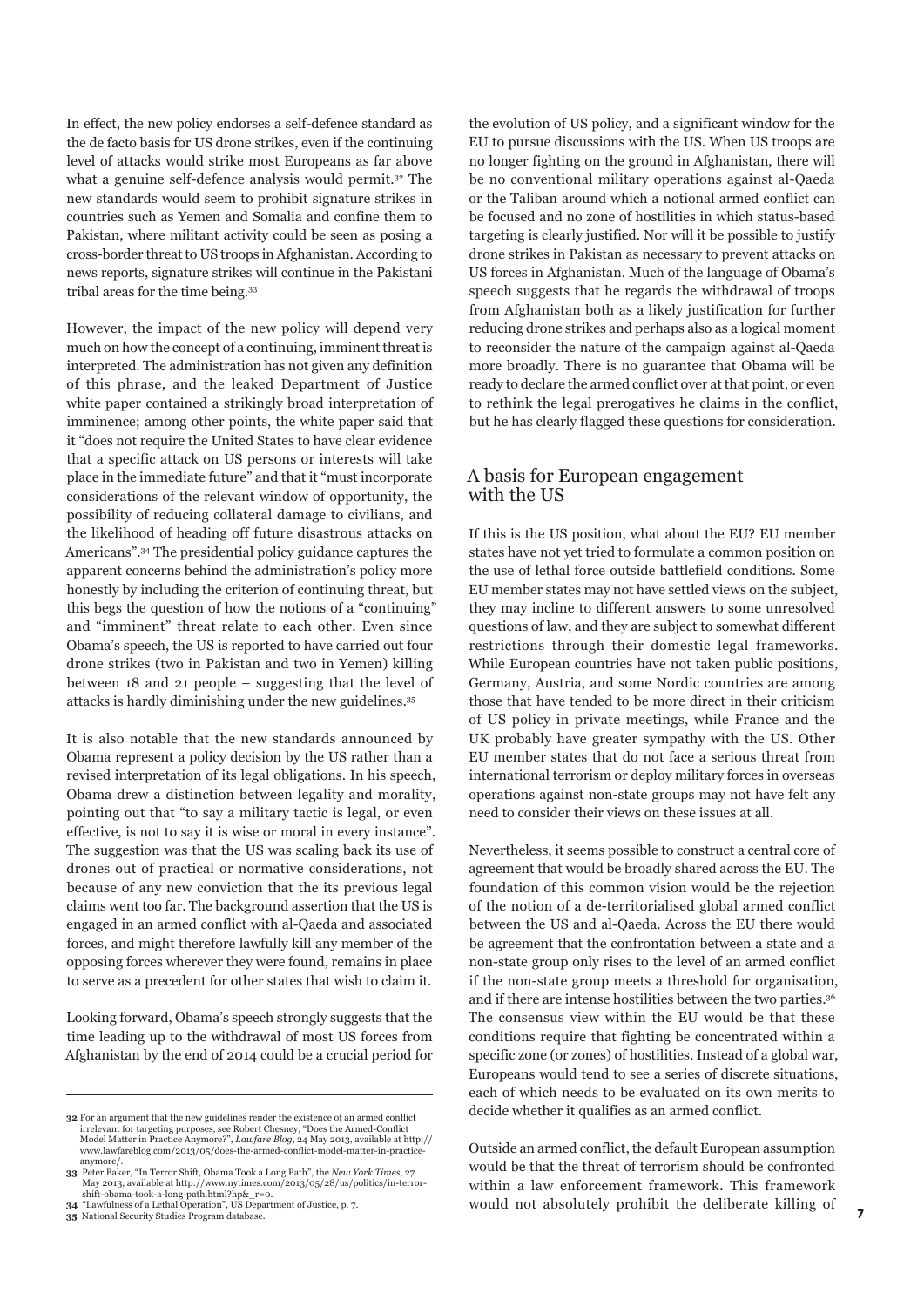individuals, but it would set an extremely high threshold for its use – for example, it might be permitted where strictly necessary to prevent an imminent threat to human life or a particularly serious crime involving a grave threat to life.37 Where the threat was sufficiently serious, the state's response might legitimately include the use of military force, but every use of lethal force would have to be justified as a necessary and proportionate response to an imminent threat. In any action that involved the deliberate taking of human life, there would have to be a rigorous and impartial post-strike assessment, with the government disclosing the justification for its action. Finally, EU states might perhaps agree that in the face of an armed attack or an imminent armed attack, states can use force on the territory of another state without its consent, if that state is unable or unwilling to act effectively to restrain the attack.

This consensus provides a basis on which the EU can step up engagement with the US on drones and targeted killing. At the heart of the EU position is the belief that the use of lethal force outside zones of active hostilities is an exceptional measure that can only be justified on the basis of a serious and imminent threat to human life. At a time when drone technology is proliferating rapidly, EU leaders should be more forthright in making this argument publicly – especially since Obama has adopted it, at least rhetorically, as an element of his policy. While Europeans may be reluctant to accuse Obama of having violated international law, they can assert their own vision and encourage Obama to follow through on his rhetoric by elevating the idea of a strict imminent threat-based approach to the use of deadly force outside the battlefield. European leaders and officials should welcome Obama's latest moves to restrain drone strikes and his intimation that the armed conflict against al-Qaeda may be nearing its end. In this way they would reinforce the standards implicit in his speech and make clear that America's closest allies will be watching to see how far he matches his words with action.

At the same time, the EU and its member states should use their private communications with the Obama administration to continue to press for greater clarification and transparency in US drone strike policies. They should ask US officials to explain those aspects of the drone programme that remain uncertain: the meaning that the US attaches to the term "associated forces", the definition of a "continuing and imminent" threat, the basis for deciding what level of threat justifies targeted killing, and the criteria and processes by which the US reviews drone strikes after the fact and assesses whether there have been civilian casualties (it is notable that Obama's speech considered various ideas for reviewing proposals for targeted strikes beforehand, but said nothing about post-strike review). EU officials should encourage the US to interpret these terms in a strict and restrictive way, so that the constraints they embody are made as meaningful as possible. In particular, the EU and its member states should press the Obama administration to scale back or abandon the idea that groups outside Afghanistan and Pakistan should be classed as associated forces, which has done more than anything else to turn the fight against al-Qaeda into a global armed conflict.

The EU should also encourage the Obama administration to provide much more information about individual drone strikes in the future, including the threat posed by the target and, as far as possible, an accounting of those killed and injured – something that may be more likely if drone strikes are transferred progressively from the CIA to the Department of Defence, as officials have suggested will happen. Finally, the EU should test US willingness to rethink its broader armed conflict model or declare its proclaimed armed conflict against al-Qaeda at an end, perhaps linked to the forthcoming withdrawal of US forces from Afghanistan.38 The EU might point out that if US targeting policies are in fact much more restrictive than allowed for under its legal paradigm, it has little to lose from rethinking that paradigm, while it stands to benefit in the future by setting a more restrained precedent for other states.

Looking further ahead, the EU and its member states could build on these exchanges and undertake a broader effort with the US to explore the possibility of agreeing common standards for the use of drones and other methods of conducting targeted strikes. It would be enormously valuable if the EU and the US could together agree on a set of guiding principles for the kinds of operation that technological change is making possible, rooted in a common interpretation of the applicable parts of international law. (To avoid problems arising from the different obligations that states may face under domestic law or regional instruments, such a code of conduct should be based on laws that have broad or universal adherence or are recognised as customary.) This would be the most powerful step that Europe could take towards establishing a global standard for drone strikes that does not undermine the international rule of law, before the evolving practice of other states overtakes any such effort.

#### Unanswered questions on the use of lethal force

An effort to develop a set of standards for the use of force outside battlefield conditions would require the EU to define its own views on the subject more completely that it has done so far. The EU should therefore begin internal discussions aimed at clarifying and refining its position,

8

**<sup>36</sup> See Dapo Akande, "Classification of Armed Conflicts: Relevant Legal Concepts", in** Elizabeth Wilmshurst, ed., *International Law and the Classification of Conflicts* (Oxford University Press, 2012), pp. 51–54. **37** These criteria are taken from "Basic Principles on the Use of Force and Firearms

by Law Enforcement Officials", document adopted by the Eighth United Nations Congress on the Prevention of Crime and the Treatment of Offenders, Havana, September 1990, available at http://www.unrol.org/files/BASICP~3.PDF.

**<sup>38</sup>** Declaring an end to its proclaimed armed conflict against al-Qaeda would also remove the justification for the United States' detention of terrorist suspects at Guantanamo Bay, but that question is beyond the scope of this paper.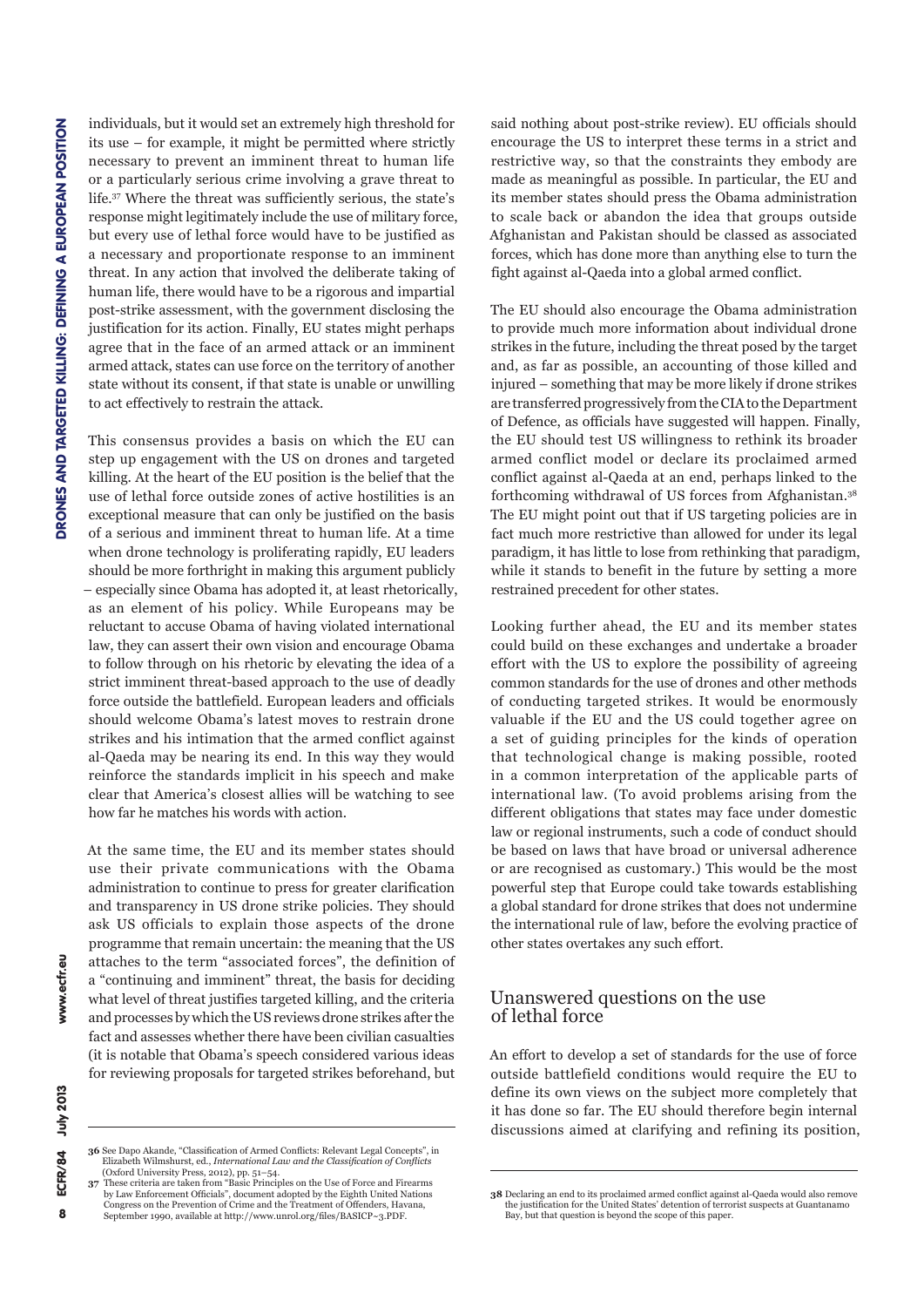while simultaneously extending discussions with the US aimed at exploring the possibilities of reaching a common position. Such discussions could begin in the twice-yearly transatlantic dialogue between EU and US legal advisers. They could also be pursued in smaller groups, such as the informal West Point Group of like-minded states involved in hostilities in Afghanistan. The discussions on self-defence mentioned by the former legal adviser to the British Foreign and Commonwealth Office, Sir Daniel Bethlehem, in a recent law review article (in which he described a strand of debate "largely away from the public gaze, within governments and between them, about what the appropriate principles are, and ought to be, in respect of such conduct") are one example of the kind of process that might be pursued.39 It would also be desirable for civil society organisations to be allowed to contribute to the process, through discussion forums such as the Oud Poelgeest meetings convened by the Netherlands.

There are a number of particular areas where European views seem incompletely resolved, or where international legal standards are unsettled, on which intra-EU discussions might initially focus:

- What, if any, are the geographical limits to armed conflicts between states and external non-state groups? While European officials and scholars generally reject the notion of a global armed conflict, they do not appear to have a settled answer to the question of whether territorially focused armed conflicts (such as the conflict in Afghanistan) must be confined within a single state, or how far they can spread. Assuming that at least some enemy forces may be targeted by virtue of their status, may they be targeted even after they have crossed the boundaries of another state (leaving aside the question of whether that use of force infringes the sovereignty of the third state)? Is any geographical proximity to the conflict required, or is it simply the participation of the individual in the conflict that is decisive?
- What categories of persons may be targeted during an armed conflict between a state and a non-state group, and under what circumstances? Unlike the armed forces of states, armed groups aren't often composed of a clear and easily identifiable group of fighters. This raises the question of who (if anyone) within the group should be regarded as a fighter who can be targeted at any time, and who as a civilian who can only be targeted if he or she is directly participating in an attack (according to a firm rule of the laws of armed conflict). In its widely discussed interpretive guidance on direct participation in hostilities, the International Committee of the Red Cross (ICRC) proposed that members of organised armed groups (defined as those

who performed a continuous combat function) should be understood to lose their protection against direct attack for as long as they assumed this function.40 The US has, at least in the case of detention, developed a similar but slightly different test of "functional membership" in an armed group. Do EU member states see these standards as compatible, and do they agree with them? Beyond members of organised armed groups, what other actions would qualify as direct participation in such conflicts, and do states agree with the ICRC that civilians lose protection only for the duration of each specific act?

- Under circumstances in which individuals involved in an armed conflict do not benefit from protection against attack as civilians, are there any other restrictions on when they may be targeted? Largely in response to the changing nature of armed conflict and the rise in lethal action directed against individuals, there have been a number of suggestions in recent years that additional restrictions may apply in some cases, especially outside battlefield conditions. In its decision on targeted killing, the Israeli High Court of Justice ruled that members of armed groups, even when they appeared to be taking a direct part in hostilities, could not be attacked "if a less harmful means can be employed". In its interpretive guidance on direct participation, the ICRC argued that the restraining role of the principles of military necessity and humanity would increase "with the ability of a party to the conflict to control the circumstances and area in which its military operations are conducted, and may become decisive where armed forces operate against selected individuals in situations comparable to peacetime policing".41 There have also been suggestions in recent years that international human rights law may regulate the actions of states in some circumstances during armed conflict, particularly in areas where the state exercises a high degree of control. All of these arguments have been the focus of fierce debate, and discussions on this subject are likely to play a significant role in determining the evolution of the laws of armed conflict in coming years.
- Outside an armed conflict, what framework governs the deliberate taking of life, and how does it apply in regions where the writ of law enforcement is limited? Most Europeans would assume that human rights law provides the relevant framework, though there are questions about how far human rights treaties cover the use of lethal force outside a state's territory, and the US has traditionally argued that human rights treaties such as the International Covenant on Civil and Political Rights do not apply extraterritorially. If

**<sup>39</sup>** Daniel Bethlehem, "Self-Defence Against an Imminent or Actual Armed Attack by Non-State Actors", the *American Journal of International Law*, October 2012, p. available at http://www.asil.org/pdfs/ajil/Daniel\_Bethlehem\_Self\_Defense\_AJIL\_ ARTICLE.pdf (hereafter, Bethlehem, "Principles").

**<sup>40</sup>** Nils Melzer, "Interpretive guidance on the notion of direct participation in hostilities under international humanitarian law", International Committee of the Red Cross, 1 July 2009, available at http://www.icrc.org/eng/resources/documents/publication/ p0990.htm (hereafter, Melzer, "Interpretive Guidance").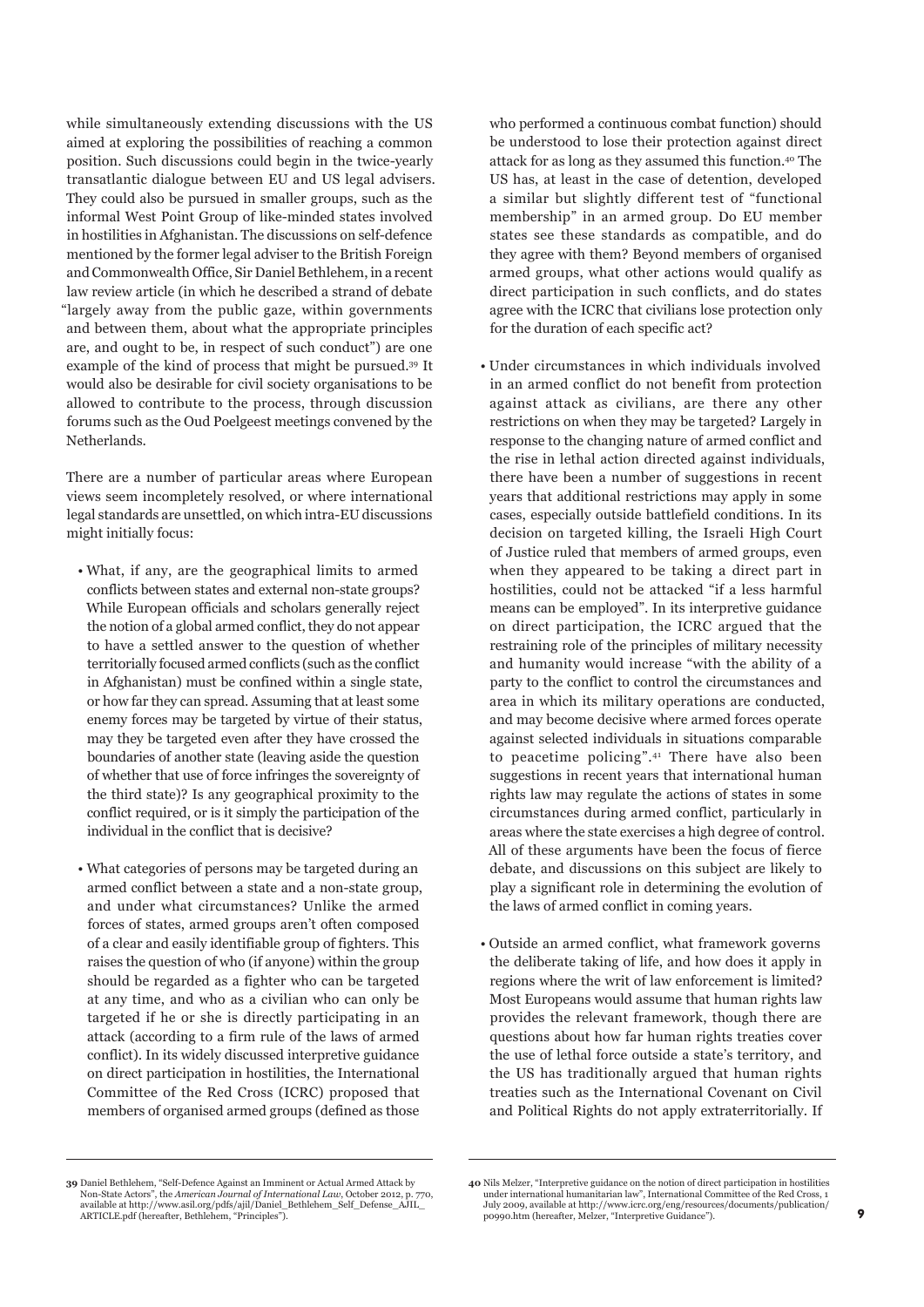human rights law does apply, how do its provisions regarding the right to life govern actions against terrorist groups in lawless areas? In recent cases, the European Court of Human Rights has applied the European Convention to situations of military activity or hostage-taking in ways that recognise a wider scope for action that results in people's deaths than would be the case under normal peacetime conditions. How far can these precedents be extended, and what are their implications for situations where terrorists are judged to pose an imminent threat to human life?

- Under what conditions does the right of self-defence allow for the use of lethal force on the territory of another state without its consent? As mentioned above, there have been inter-governmental discussions on this issue. The suggestions set out by Sir Daniel Bethlehem would provide a focus for further discussion.42
- The notion of imminence plays a central role both in the assessment of whether an individual poses a threat to the lives of others that would justify the deliberate taking of his life, and in assessing when the threat of an armed attack justifies the use of force on the territory of a sovereign state without its consent. Should the concept be interpreted in the same way or in different ways in these respective contexts?

At the least, such discussions might help to define a European position on the use of force outside battlefield conditions. But it is possible to imagine that some kind of broader transatlantic consensus might also emerge. Some EU member states may be wary of searching for an agreement with the US that might lead to a weakening of what they regard as a clear legal framework based on a firm differentiation between armed conflict and law enforcement. But if the analysis of this paper is correct, it is at least worth exploring whether the notion of self-defence might provide the foundation for a meaningful degree of convergence between European and US views. Under current circumstances, European and US officials might be able to agree that the deliberate killing of terrorist suspects outside zones of conventional hostilities is only permissible when they pose a serious and imminent threat to innocent life that cannot be deflected in any less harmful way. However, much more discussion will be necessary to flesh out the terms of this statement, and to explore the further questions of whether such a threat-based analysis might also apply in some circumstances during armed conflict, and where the boundaries of armed conflict should be set.

#### Conclusion

Targeted killing through the use of remotely piloted aircraft represents a fundamental challenge to traditional conceptions of peace, war, and the international rule of law. The deliberate killing of alleged members of an enemy force is associated with armed conflict, yet the circumstances of drone strikes – the ability to strike against a designated individual, at a time of one's choosing, far away from any battlefield – are far removed from a conventional notion of wartime. In this way, every drone strike expands the sphere where military force is the arbiter and shrinks the realm where the law is enforced through impartial adjudication. Committed as it is to the international rule of law, the EU must do what it can to reverse the tide of US drone strikes before it sets a new benchmark for the international acceptability of killing alleged enemies of the state.

As a practical matter, the EU should press the US to continue scaling back its use of drone strikes, and to go further in meeting the requirements of transparency and accountability in the attacks it carries out. Beyond this, though, there is a broader struggle underway to define the rules governing the use of lethal force outside theatres of conventional military operations. Here the EU needs to make its voice heard, both to define its own views of the appropriate standards and to try to work towards greater international consensus on the issue. The shift in US policy towards a greater reliance on self-defence as an operational principle seems to offer an opening for further discussion. But US practice remains very far from what Europeans would like to see and its legal justification continues to rely on premises that most Europeans reject.

However, the fact that Obama has embraced a standard that Europeans should find easier to accept than previous US claims creates an opening for Europeans to explore the implications of self-defence against individual threats as a justification for the use of lethal force. At the same time, Europeans should continue to encourage the US to go further in rethinking or abandoning its claims of a global armed conflict that provides authority to target enemy fighters as a group. These discussions may prove to be long and painstaking. But they are surely worth exploring as an effort to sustain the international rule of law at a time when rapid technological change in the area of weaponry threatens to erode it.

**<sup>41</sup>** Melzer, "Interpretive Guidance", p.80. **42** Bethlehem, "Principles".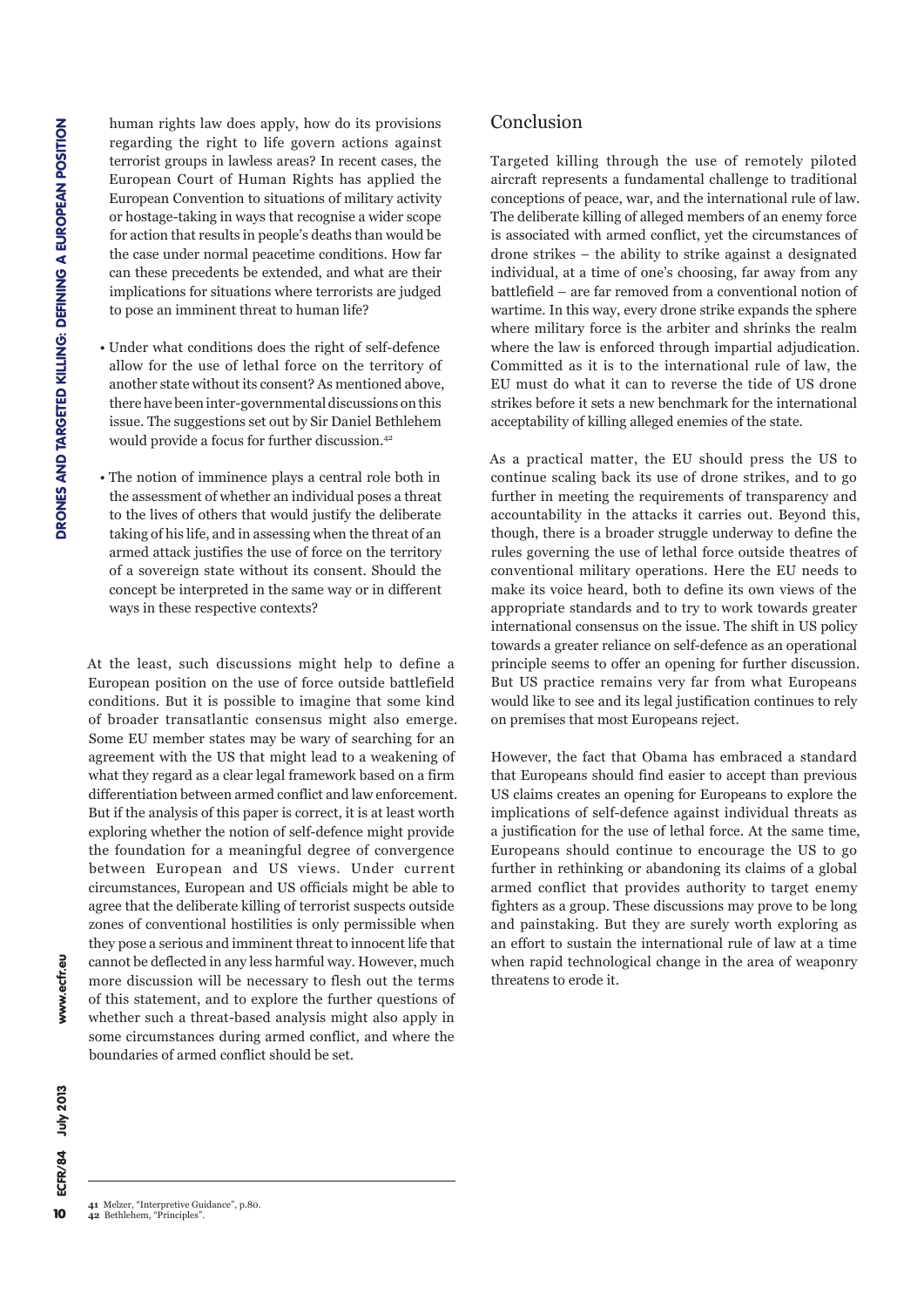### Also available from ECFR

New World Order: The Balance of Soft Power and the Rise of Herbivorous Powers Ivan Krastev and Mark Leonard, October 2007 (ECFR/01)

A Power Audit of EU-Russia **Relations**<br>Mark Leonard and Nicu Popescu,<br>November 2007 (ECFR/02)

Poland's second return to Europe? Paweł Swieboda, December 2007 (ECFR/03)

Afghanistan: Europe's **forgotten war**<br>Daniel Korski, January 2008 (ECFR/04)

Me**eting Medvedev: The Politics of<br><b>the Putin Succession**<br>Andrew Wilson, February 2008 (ECFR/05)

**Re-energising Europe's Security<br><b>and Defence Policy**<br>Nick Witney, July 2008 (ECFR/06)

Can the EU win the Peace in **Georgia?**<br>Nicu Popescu, Mark Leonard and Andrew Wilson, August 2008 (ECFR/07)

A Global Force for Human Rights? An Audit of European Power at the UN

Richard Gowan and Franziska Brantner, September 2008 (ECFR/08) Beyond Dependence: How to deal

with Russian Gas Pierre Noel, November 2008 (ECFR/09)

Re-wiring the US-EU relationship Daniel Korski, Ulrike Guerot and Mark Leonard, December 2008 (ECFR/10)

Shaping Europe's Afghan Surge Daniel Korski, March 2009 (ECFR/11)

A Power Audit of EU-China **Relations**<br>John Fox and Francois Godement, April 2009 (ECFR/12)

Beyond the "War on Terror": Towards a New Transatlantic Framework for Counterterrorism Anthony Dworkin, May 2009 (ECFR/13)

The Limits of Enlargementlite: European and Russian Power in the Troubled Neighbourhood Nicu Popescu and Andrew Wilson, June 2009 (ECFR/14)

The EU and human rights at the UN: 2009 annual review Richard Gowan and Franziska Brantner, September 2009 (ECFR/15)

What does Russia think? edited by Ivan Krastev, Mark<br>Leonard and Andrew Wilson, September 2009 (ECFR/16)

Supporting Moldova's **Democratic Transition**<br>Nicu Popescu, October 2009<br>(ECFR/17)

Can the EU rebuild failing states? **A review of Europe's Civilian**<br>**Capacities**<br>Daniel Korski and Richard Gowan,

October 2009 (ECFR/18)

Towards a Post-American Europe: A Power Audit of EU-US Relations Jeremy Shapiro and Nick Witney, October 2009 (ECFR/19)

**Dealing with Yanukovych's Ukraine**<br>Andrew Wilson, March 2010<br>(ECFR/20)

Beyond Wait-and-See: The Way **Forward for EU Balkan Policy**<br>Heather Grabbe, Gerald Knaus and Daniel Korski, May 2010 (ECFR/21)

**A Global China Policy**<br>François Godement, June 2010<br>(ECFR/22)

Towards an EU Human Rights **Strategy for a Post-Western World**<br>Susi Dennison and Anthony<br>Dworkin, September 2010 (ECFR/23)

The EU and Human Rights at the UN: 2010 Review

Richard Gowan and Franziska Brantner, September 2010 (ECFR/24) The Spectre of a Multipolar Europe Ivan Krastev & Mark Leonard with

Dimitar Bechev, Jana Kobzova & Andrew Wilson, October 2010 (ECFR/25) Beyond Maastricht: a New Deal

**for the Eurozone**<br>Thomas Klau and François Godement, December 2010 (ECFR/26)

The EU and Belarus after the **Election**<br>Balázs Jarábik, Jana Kobzova

and Andrew Wilson, January 2011 (ECFR/27) After the Revolution: Europe and

**the Transition in Tunisia**<br>Susi Dennison, Anthony Dworkin, Nicu Popescu and Nick Witney, March 2011 (ECFR/28)

European Foreign Policy Scorecard 2010 March 2011 (ECFR/29)

The New German Question: How Europe can get the Germany it

needs Ulrike Guérot and Mark Leonard, April 2011 (ECFR/30)

Turning Presence into Power: Lessons from the Eastern Neighbourhood Nicu Popescu and Andrew Wilson, May 2011 (ECFR/31)

Egypt's Hybrid Revolution: a **Bolder EU Approach**<br>Anthony Dworkin, Daniel Korski and<br>Nick Witney, May 2011 (ECFR/32)

A Chance to Reform: How the EU can support Democratic Evolution in Morocco **In Morocco**<br>Susi Dennison, Nicu Popescu and José Ignacio Torreblanca, May 2011 (ECFR/33)

China's Janus-faced Response to **the Arab Revolutions**<br>Jonas Parello-Plesner and Raffaello

Pantucci, June 2011 (ECFR/34) What does Turkey think? Edited by Dimitar Bechev, June 2011

(ECFR/35) What does Germany think about

Europe?<br>Edited by Ulrike Guérot and Jacqueline Hénard, June 2011 (ECFR/36)

The Scramble for Europe François Godement and Jonas Parello-Plesner with Alice Richard, July 2011 (ECFR/37)

Palestinian Statehood at the UN: Why Europeans Should Vote "Yes" Daniel Levy and Nick Witney, September 2011 (ECFR/38)

The EU and Human Rights at the UN: 2011 Review Richard Gowan and Franziska

Brantner, September 2011 (ECFR/39) How to Stop the Demilitarisation of Europe

Nick Witney, November 2011 (ECFR/40)

Europe and the Arab Revolutions: A New Vision for Democracy and Human Rights Susi Dennison and Anthony Dworkin, November 2011 (ECFR/41)

Spain after the Elections: the

"Germany of the South"? José Ignacio Torreblanca and Mark Leonard, November 2011 (ECFR/42) Four Scenarios for the Reinvention

of Europe Mark Leonard, November 2011

(ECFR/43) Dealing with a Post-Bric Russia Ben Judah, Jana Kobzova and Nicu Popescu, November 2011 (ECFR/44)

Rescuing the euro: what is China's

**price?**<br>François Godement, November 2011<br>(ECFR/45) **A "Reset" with Algeria: the Russia<br>to the EU's South**<br>Hakim Darbouche and Susi

Dennison, December 2011 (ECFR/46) Ukraine after the Tymoshenko

verdict Andrew Wilson, December 2011 (ECFR/47)

European Foreign Policy Scorecard 2012 February 2012 (ECFR/48)

The Long Shadow of Ordoliberalism: Germany's **Approach to the Euro Crisis**<br>Sebastian Dullien and Ulrike Guérot,<br>February 2012 (ECFR/49)

The End of the Putin Consensus Ben Judah and Andrew Wilson, March 2012 (ECFR/50)

**Syria: Towards a Political Solution<br>Julien Barnes-Dacey, March 2012** (ECFR/51)

How the EU Can Support Reform in Burma Jonas Parello-Plesner, March

2012 (ECFR/52) China at the crossroads François Godement, April 2012 (ECFR/53)

Europe and Jordan: Reform before it's too late Julien Barnes-Dacey, April 2012

(ECFR/54) China and Germany: Why the Emerging Special Relationship Matters for Europe Hans Kundnani and Jonas Parello-Plesner, May 2012 (ECFR/55)

After Merkozy: How France and Germany Can Make Europe Work Ulrike Guérot and Thomas Klau, May 2012 (ECFR/56)

The EU and Azerbaijan: Beyond Oil Jana Kobzova and Leila Alieva,

May 2012 (ECFR/57) A Europe of Incentives: How to Regain the Trust of Citizens and **Markets** Mark Leonard and Jan Zielonka,

June 2012 (ECFR/58) The Case for Co-operation in

**Crisis Management<br>Richard Gowan, June 2012 (ECFR/59)** 

The Periphery of the Periphery: The Western Balkans and the Euro Crisis Dimitar Bechev, August 2012 (ECFR/60)

Lebanon: Containing Spillover **from Syria**<br>Julien Barnes-Dacey, September<br>2012 (ECFR/61)

#### A Power Audit of EU-North Africa Relations

Nick Witney and Anthony Dworkin, September 2012 (ECFR/62)

Transnistria: A Bottom-up Solution Nicu Popescu and Leonid Litra, September 2012 (ECFR/63)

Why the Euro Crisis Threatens the European Single Market Sebastian Dullien, October 2012 (ECFR/64)

The EU and Ukraine after the 2012 Elections

Andrew Wilson, November 2012 (ECFR/65)

China 3.0 Edited by Mark Leonard, November 2012 (ECFR/66)

Time to grow up: what Obama's re-election means for Europe Dimitar Bechev, Anthony Dworkin, François Godement, Richard Gowan, Hans Kundnani, Mark Leonard, Daniel Levy, Kadri Liik and Nick Witney, November 2012 (ECFR/67)

Jordan Tremors: Elusive consensus, deepening discontent Julien Barnes-Dacey, November 2012 (ECFR/68)

The EU, Algeria and the Northern Mali Question Susi Dennison, December 2012 (ECFR/69)

What is Political Union? Sebastian Dullien and José Ignacio Torreblanca, December 2012 (ECFR/70)

Shooting In The Dark? EU Sanctions Policies Konstanty Gebert, January 2013 (ECFR/71)

The New Political Geography **of Europe**<br>edited by Nicholas Walton<br>and Jan Zielonka, January 2013 (ECFR/72)

European Foreign Policy Scorecard 2013 February 2013 (ECFR/73)

The Struggle for Pluralism after the North African Revolutions Anthony Dworkin, March 2013 (ECFR/74)

Georgia's bumpy transition: How the EU can help Jana Kobzova, April 2013 (ECFR/75)

Egypt, the IMF and European Economic Assistance Farah Halime, April 2013 (ECFR/76)

Europe's Strategic Cacophony Olivier de France and Nick Witney, April 2013 (ECFR/77)

Europe and The Vanishing **Two-State Solution**<br>Nick Witney, May 2013 (ECFR/78)

The Continent-Wide Rise of Euroscepticism Jose Ignacio Torreblanca and Mark Leonard, May 2013 (ECFR/79)

Syria: the Imperative of De-Escalation Julien Barnes-Dacey and Daniel Levy, May 2013 (ECFR/80)

Regime change in Russia Kadrid Liik, May 2013 (ECFR/81)

A Comprehensive Approach to

Investment Protection Jonas Parello-Plesner and Elena Ortiz de Solórzano, June 2013 (ECFR/82)

A German model for Europe? Sebastian Dullien, July 2013 (ECFR/83)